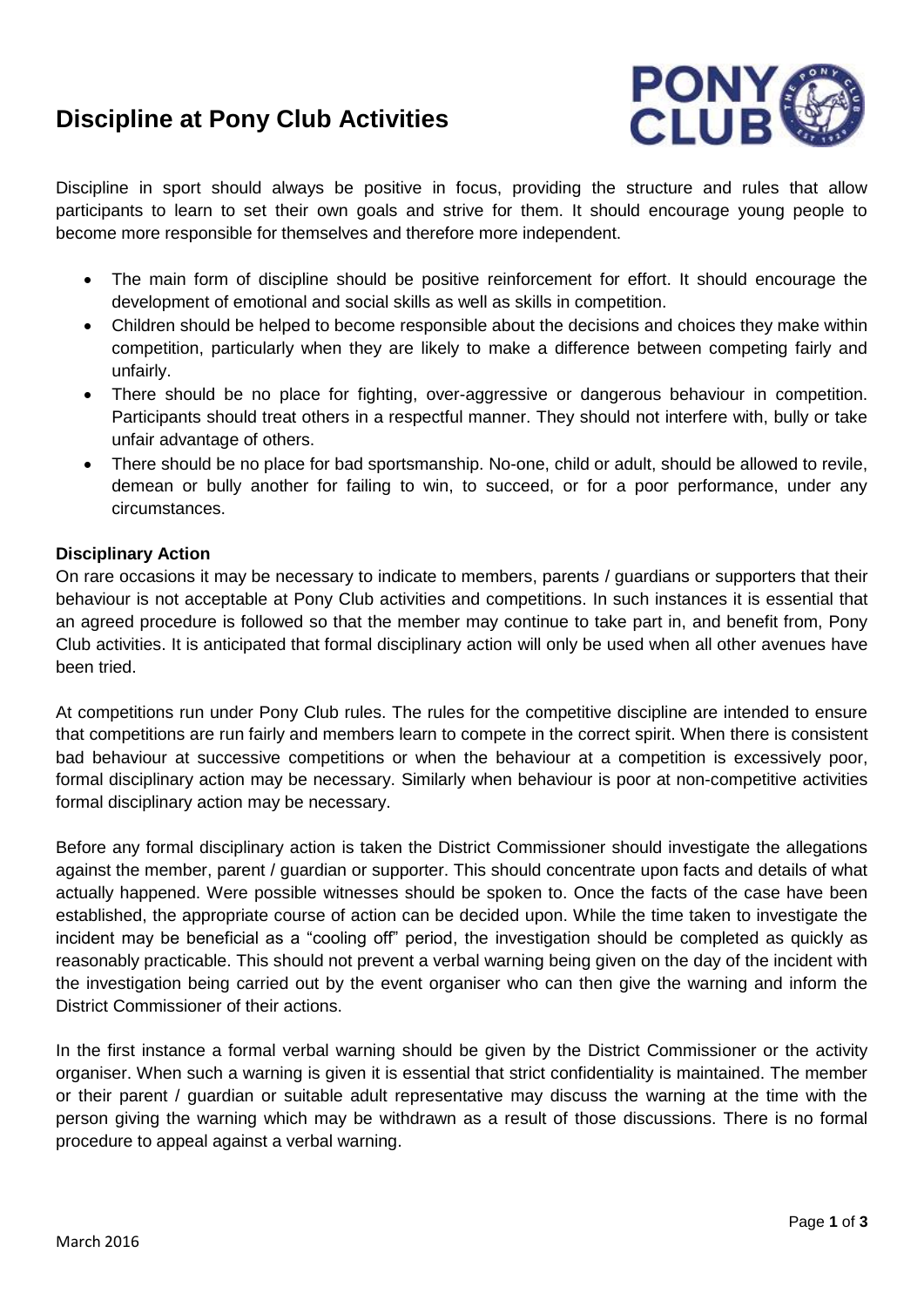Subsequent bad behaviour within a period of two years will result in a written warning being given. If the behaviour is considered to be sufficiently bad it may be necessary to give a written warning without first giving a formal verbal warning. Anyone given a written warning may appeal to the Area Representative against that warning within a period of three weeks from receipt of the warning. There is no formal procedure to appeal against the Area Representatives decision.

In the event of the bad behaviour recurring within two years of a written warning it may be considered necessary for the benefit of the other members of the Branch to terminate or suspend membership. This may in extreme cases be considered necessary after a single act by the member. The Member should be informed of the decision in writing. The Member may appeal within a period of three weeks from receipt of the warning in the first instance to the Area Representative, and subsequently, within a period of three weeks from receipt Area Representative's decision, either party may appeal against the Area Representative's decision to the Pony Club Review and Appeals Committee.

## **Verbal**

A formal warning should be given with a witness and the member's parent / guardian or other suitable adult present when in a private setting. The warning should be given by the District Commissioner or the activity organiser with another member of the Branch Committee present. The Member or their adult representative should have the opportunity to respond. If the warning is given by the activity organiser, the District Commissioner should be informed as soon as reasonably practicably. The District Commissioner should keep a confidential record of the warning.

A verbal warning may also be given to a parent / guardian or supporter. The warning should be given by the District Commissioner or the activity organiser with another member of the Branch Committee present. The parent / guardian or supporter should have the opportunity to respond. If the warning is given by the activity organiser, the District Commissioner should be informed as soon as reasonably practicably. The District Commissioner should make a confidential record of the warning.

## **Written**

A formal warning should be given in the form of a letter to the Member. Normally this would be given to the Member by the District Commissioner with another member of the Branch Committee, a witness and the member's parent / guardian or other suitable adult present. The Member or their adult representative should have the opportunity to respond. The warning should indicate that the member can appeal against the warning to the Area Representative within three weeks of receipt of the warning. The District Commissioner should a confidential record of the warning.

# **Appeal**

Members may appeal against a written warning within three weeks of receiving the warning. Either the Member or their parent / guardian should in confidence write to their Area Representative indicating their wish to appeal and a reason for the appeal. The Area Representative will either request written submissions to be able to consider the appeal or will arrange to meet all parties at a suitable location; the Area Representative will obtain assistance to hear the appeal as they consider to be necessary. The Area Representative will give their response to the appeal to the Member in writing.

# **Parents / Guardians and Supporters**

A formal warning should be given in the form of a letter to the parent / guardian or supporter. Normally this would be given to the parent / guardian or supporter by the District Commissioner with another Member of the Branch Committee present as witness. The parent / guardian or supporter should have the opportunity to respond. The warning should indicate that the parent / guardian or supporter can appeal against the